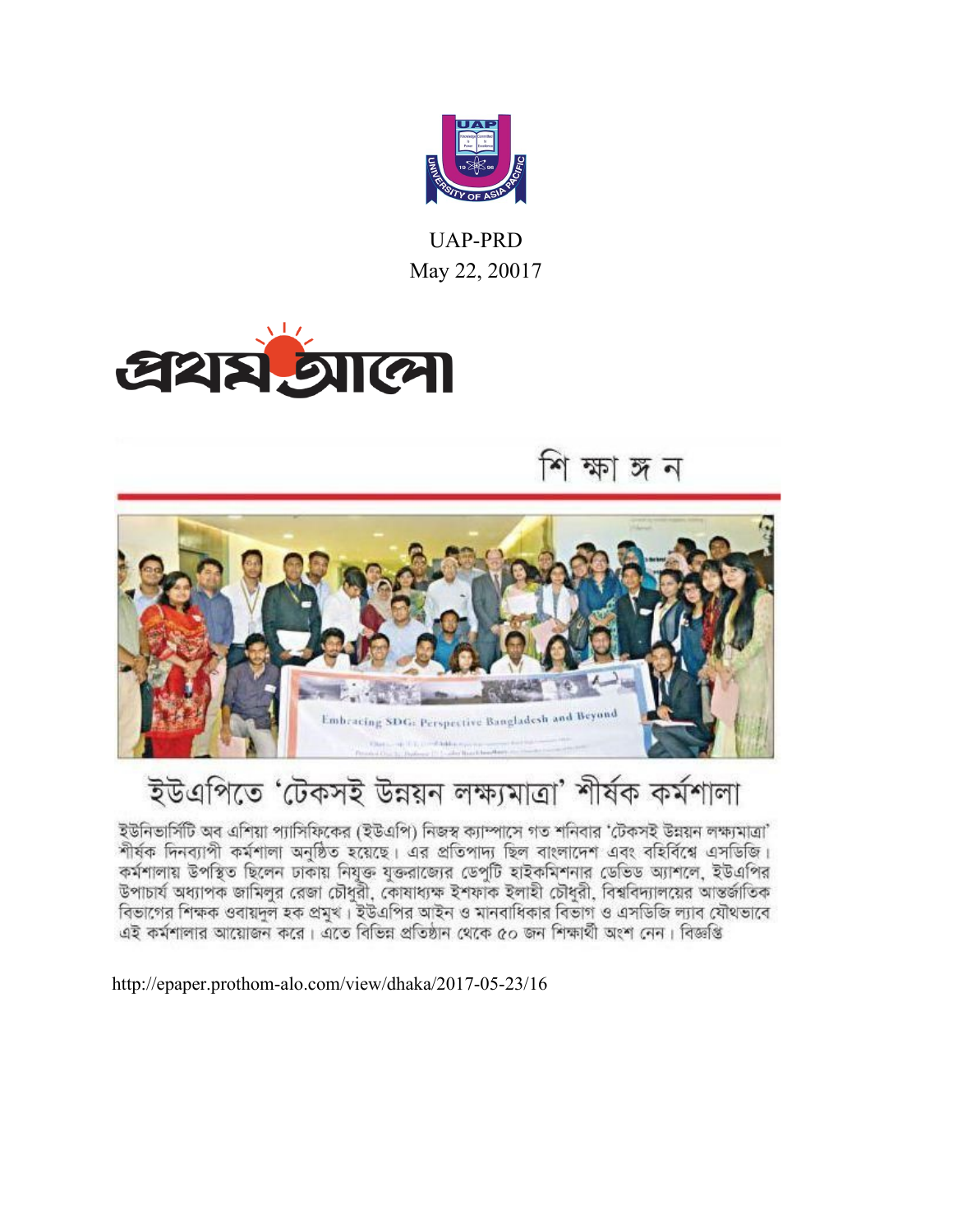# The Baily Star **Towards achieving the SDGs**



A day-long workshop titled "Embracing SDG: Perspective Bangladesh and Beyond" was jointly organised by SDG Lab and the University of Asia Pacific (UAP) on May 20, 2017, at UAP. SDG Lab is an initiative of some Chevening Scholars with a mission of youth empowerment and policy advocacy to align development initiatives with the SDGs. Through debate and discussion, SDG Lab works to generate and disseminate knowledge, especially among youths. The aim of this interactive programme was to share ideas and thoughts around SDGs in order to create an aware and informed young generation in Bangladesh. H.E. David Ashley, Deputy High Commissioner, British High Commission, Dhaka was the Chief guest at the concluding session of the workshop while Professor Dr. Jamilur Reza Chowdhury, Vice-Chancellor, University of Asia Pacific, presided over the session.

50 students and young professionals participated in this daylong workshop. There were five thematic sessions addressing seven sustainable development goals. Mahmudul Hoque Moni who is currently working as a Senior Assistant Secretary conducted the first session on 'the Brief History of Development' followed by a session on Good Health and Well Being (SDG Goal 3). Relating to public health and wellbeing he focused on the governance issues around smoking and tobacco control in Bangladesh. He mentioned that Bangladesh being the first signatory state of the Framework Convention of Tobacco Control (FCTC) created a legal framework in order to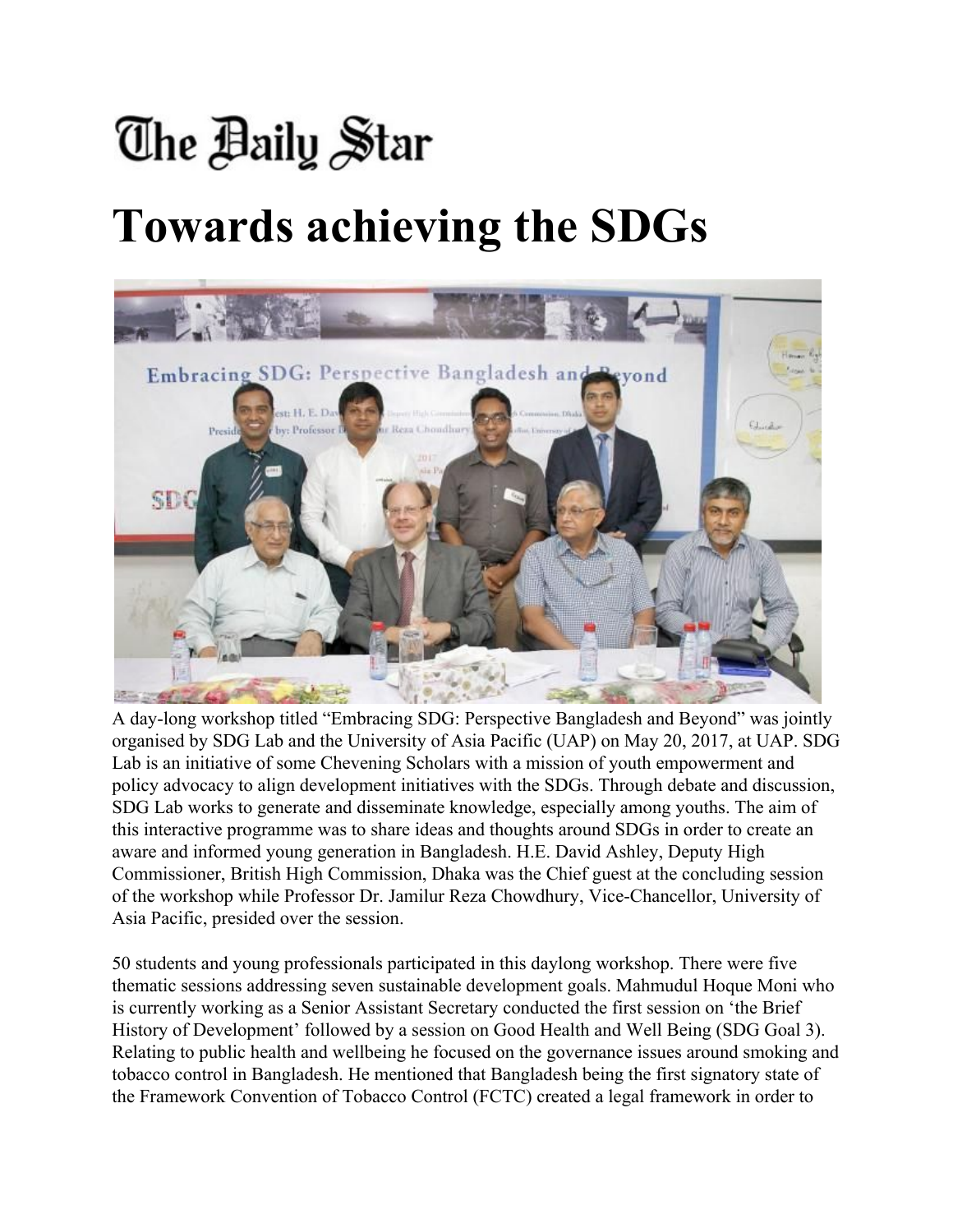control tobacco.

Rezwan Siddiqui who is currently the Local Pathway Fellow of the UN Sustainable Development Solution Network conducted his session on 'Climate Action and Sustainable Cities'. He particularly emphasised on the role of young people in pursuing the goals of SDGs. He advocated for being compassionate and sensible towards the environment and for turning knowledge into action to tackle Climate Change.

The workshop was continued by Mahmuda Rahman Khan who spoke on SDG goal No. 5: Gender Equality. She showed the distinction between 'sex' and 'gender'. She believes that following 4 steps can help us achieve gender equality: awareness, organizational development, capacity building and program design, planning and monitoring- sex disaggregated data. Later on Md. Lokman Hossain conducted a session on 'Ensuring inclusive and quality education for all and promoting lifelong learning'. He depicted why education matters and how it ensures sustainable development.

Sekander Zulker Nayeen, who is working as a Joint District Judge at the Dhaka Court conducted a session on 'Access to Civil Justice'. He pointed out the impediments in accessing justice system and constraints during the proceeding of the case. He advocated for social awareness and legal aid, legal framework for regulating the conduct and ethics of lawyers, ensuring good public governance, reformation to judicial administration for timely disposal of cases and use of ADR.

The last session was conducted by Mohammad Golam Sarwar, Lecturer, Department of Law, University of Dhaka on 'Human Rights and SDGs'. He focused on the dilemma between Human Rights and Development. He opined that true development is freedom mediated and this concept requires more attention on human development along with economic growth.

Later on Professor Dr. Md. Obaidul Hoque, a Chevening Scholar and an Associate Professor of International Relations at University of Dhaka moderated the plenary session where the outcome of the afore mentioned sessions was analysed. Chief Guest, H.E. David Ashley, Deputy High Commissioner, British High Commission, Dhaka in his speech urged the students to be humble, questioning, empathetic, brave and bold. He expected that the participants would pursue to learn and utilise the knowledge on SDGs further. Professor Dr. Jamilur Reza Chowdhury, Vice-Chancellor, University of Asia Pacific, in his concluding speech elaborated the importance of SDG in our national perspective. He thanked the Chevening Scholars who formed the SDG Lab and promised to support in its future initiatives.

Rezwan Siddiqui, Sekander Zulker Nayeen, Mohammad Golam Sarwar, and Mahmudul Hoque Moni are the four young professionals who studied in different UK universities under the auspices of the UK Government's FCO Chevening Scholarship. They are working towards the progression of SDGs with their thinking and acting continuously based on their ideas and experiences to build an inclusive society attaining sustainable development.

The event was covered by **Md. Azhar Uddin Bhuiyan**, student of law, University of Dhaka.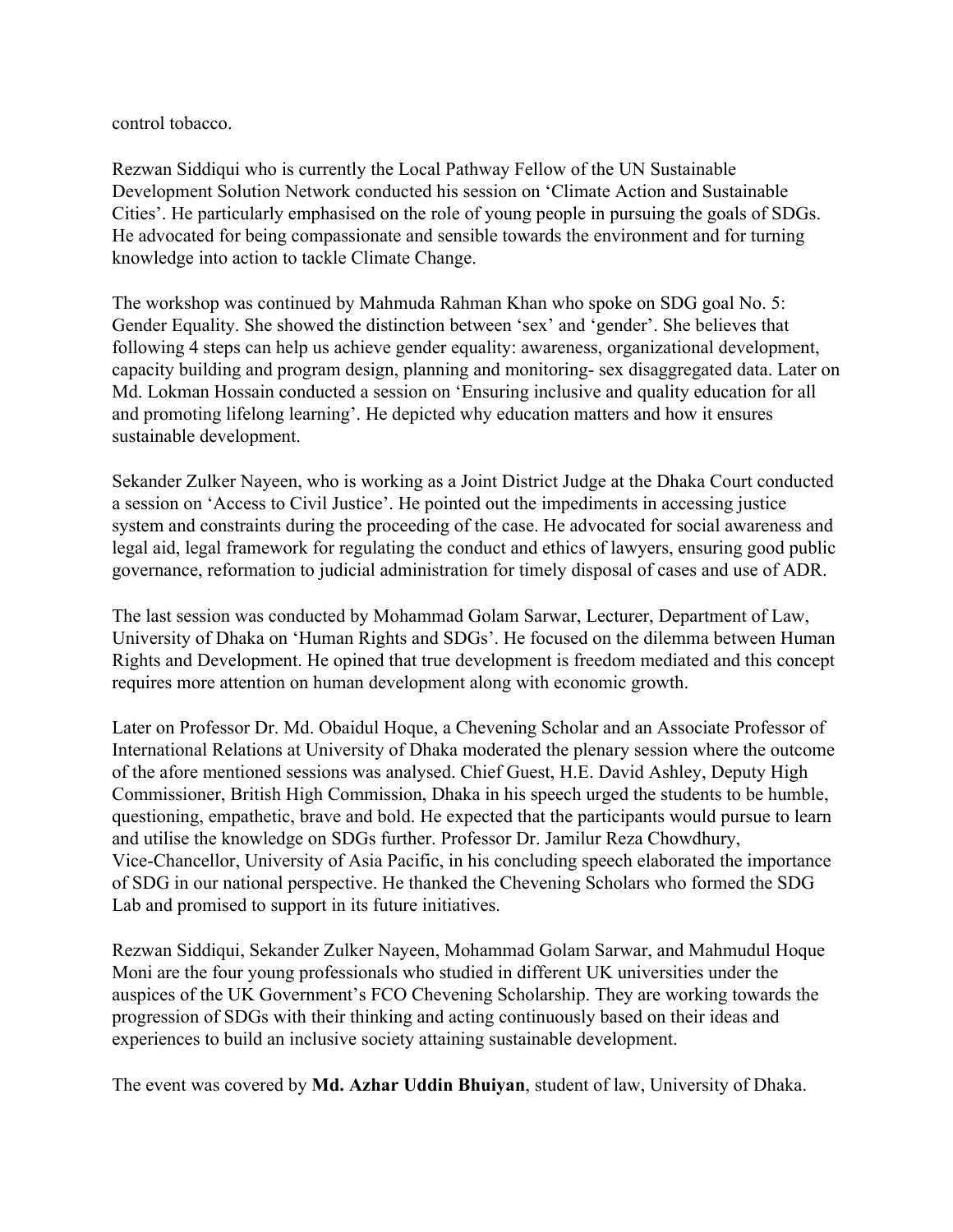<http://www.thedailystar.net/law-our-rights/law-news/towards-achieving-the-sdgs-1409029>





ৰাংলাদেশের নতুন প্রজন্ম অত্যন্ত তাগ্যবান যে, তারা বর্তমানে ওণগত শিক্ষা পাচ্ছে। ইউএপির অইিন ও মানবাধিকার বিতাগ ও এসডিজি ল্যাব যৌথতাৰে এই কৰ্মশালাৱ আৱোজন করে। এই কৰ্মশালা পৱিচালনা করেন যুক্তরাজ্যের বিভিন্ন বিশ্ববিদ্যালয়ের চারজন চেজেনিং স্কলার্স। বিভিন্ন প্ৰতিষ্ঠান থেকে মোট ৫০ জন শিক্ষাৰ্থী এই প্ৰশিক্ষণে অংশগ্ৰহণ কৱে। দিনব্যাপী এই প্ৰশিক্ষণে টেকসই উন্নয়নের বিভিন্ন ধারণা উপস্থাপন করা হয় যেমন, এসডিজি-৩ সুস্বাস্থ্য ও শাস্তি-শৃঙ্গলা, লিঙ্গ সমতা। এছাড়া, জলবায়ু পরিবর্তনে টেকসই কমিউনিটি গড়ে তোলা এবং সর্বোপরি শিক্ষার ওণগত মান নিশ্চিত করা। উজ অনুষ্ঠানে ইউএপির উপাচার্য অধ্যাপক জামিলুর রেজা চৌধুরীর সভাপতিষে আরো উপস্থিত ছিলেন ঢাকা বিশ্ববিদ্যালয়ের অন্তর্জাতিক বিভাগের শিক্ষক ওবায়দূল হক, এসডিজি ল্যাবের প্রতিষ্ঠাতা রেজওয়ান সিদ্দিকী এবং ইউএপির কোষাধ্যক্ষ ইশফকা ইলাহী চৌধুরী। অনুষ্ঠানে স্বাগত বক্তব্য রাথেন অহিন ও মানবাধিকার বিভাগের প্রধান নাজিয়া ওয়াহাব।  $9 - 129$ 

http://www.esamakal.net/# , page – 7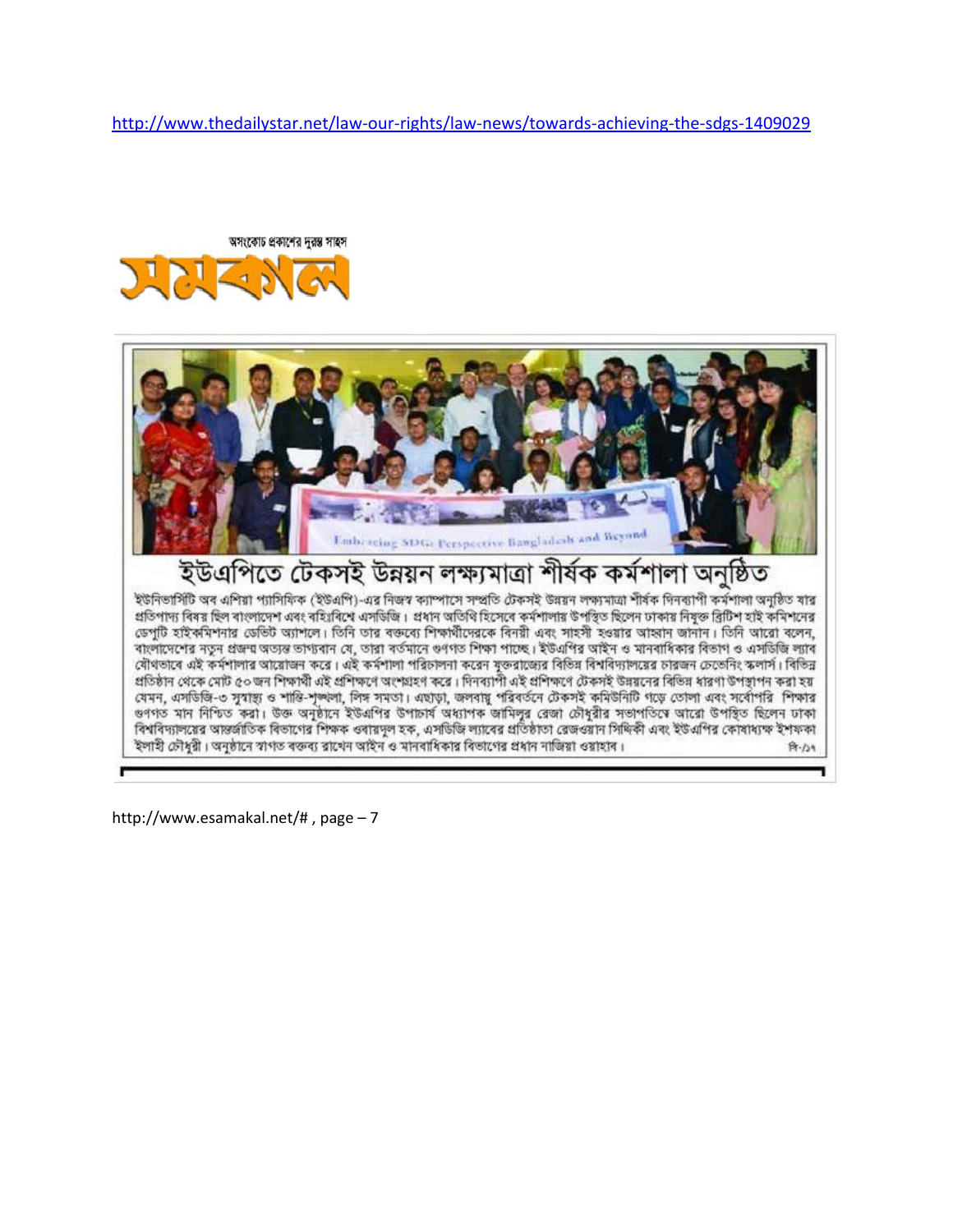



#### ইউএপিতে টেকসই উন্নয়ন লক্ষ্যমাত্ৰা শীৰ্ষক কৰ্মশালা

ইউনিভার্সিটি অব এশিয়া প্যাসিফিক (ইউএপি)-এর নিজস্ব ক্যান্দাসে গতকাল শনিবার টেকসই উন্নয়ন লক্ষ্যমাত্রা শীর্ষক দিনব্যাপী কৰ্মশালা অনুষ্ঠিত হয়, যার প্রতিপাদ্য বিষয় ছিল বাংলাদেশ এবং বহির্বিশ্বে এসডিজি। প্রধান অতিথি হিসেবে কৰ্মশালায় উপস্থিত ছিলেন ঢাকায় নিযুক্ত ব্ৰিটিশ হাইকমিশনের ডেপুটি হাইকমিশনার ডেভিড অ্যাশলে। তিনি তার বক্তব্যে শিক্ষার্থীদের বিনয়ী এবং সাহসী হওয়ার আহ্বান জানান। তিনি আরো বলেন, বাংলাদেশের নতন প্রজন্ম অত্যন্ত ভাগ্যবান যে তারা বর্তমানে ওণগত শিক্ষা পাছে। ইউএপির আইন ও মানবাধিকার বিভাগ ও এসডিজি ল্যাব যৌথভাবে এই কর্মশালার

আয়োজন করে। এই কর্মশালা পরিচালনা করেন যুক্তরাজ্যের বিভিন্ন বিশ্ববিদ্যালয়ের চারজন চেভেনিং স্কলাস। বিভিন্ন প্রতিষ্ঠান থেকে মোট ৫০ জন শিক্ষাৰ্থী এই প্ৰশিক্ষণে অংশগ্ৰহণ করে। অনুষ্ঠানে ইউএপির উপাচার্য অধ্যাপক জামিলুর রেজা চৌধুরীর সভাপতিতে আরো উপস্থিত ছিলেন ঢাকা বিশ্ববিদ্যালয়ের আন্তর্জাতিক বিভাগের শিক্ষক ওবায়দল হক, এসডিজি ল্যাবের প্ৰতিষ্ঠাতা ৱেজওয়ান সিদ্ধিকী এবং ইউএপির কোষাধ্যক ইশফকা ইলাহী চেধুৱী। অনুষ্ঠানে স্বাগত বক্তব্য রাখে আইন ও মানবাধিকার বিভাগের প্রধান নাজিয়া ওয়াহাব। সংবাদ বিজ্ঞপ্তি।

<http://www.edainikdestiny.com/2017/05/22/index.php>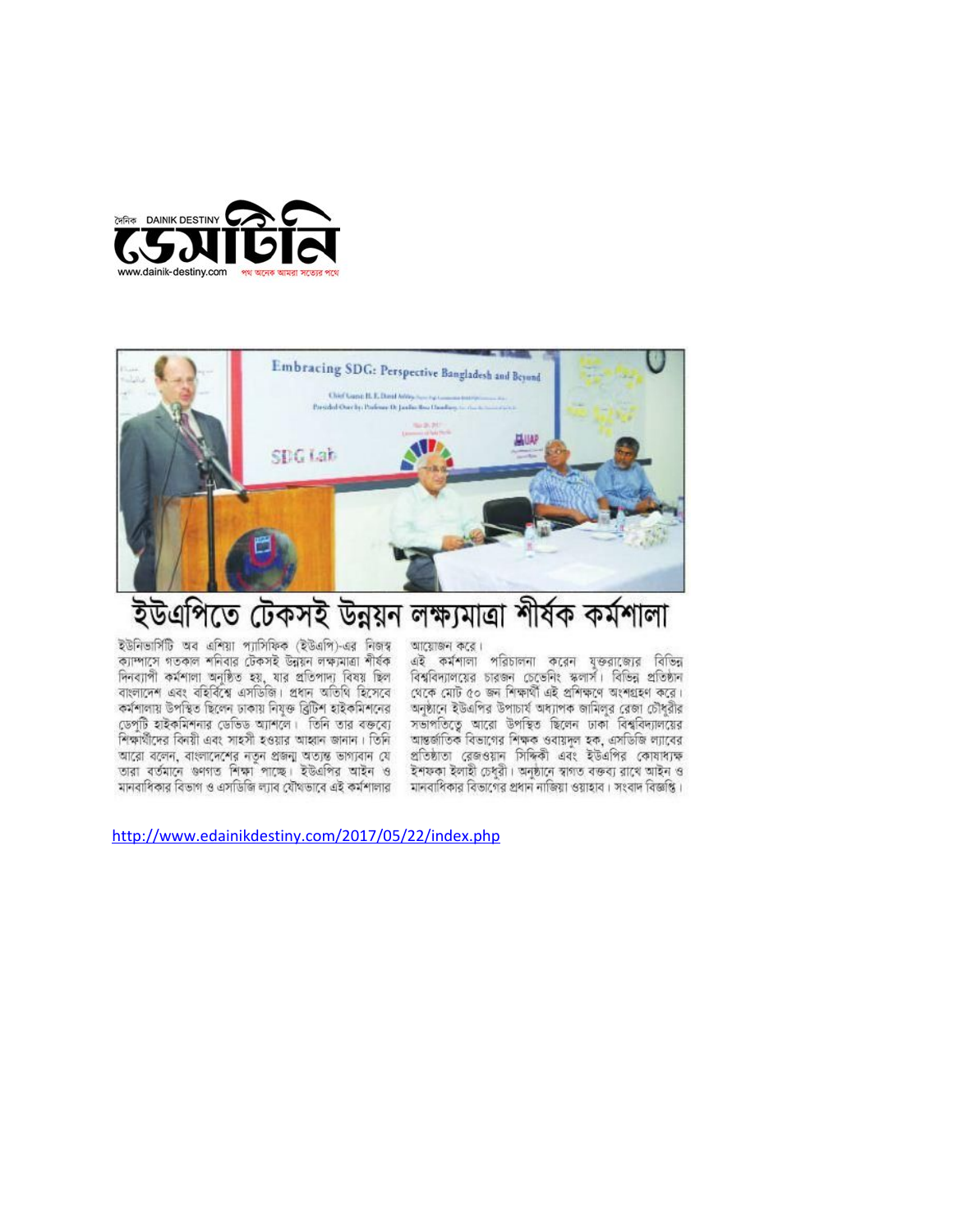## THE ASIAN AGE

### SDG workshop at UAP

#### AA News Desk

A day-long workshop on 'Embracing SDG: Perspective Bangladesh & Beyond' was held at the permanent campus of the University of Asia Pacific (UAP) at Green Road on Saturday. Department of Law & Human Rights and SDG Lab of the university jointly organized the workshop. David Ashley, Deputy High Commissioner, British High Commission to Bangladesh, addressed the workshop as the chief guest. UAP VC Professor Dr Jamilur Reza Choudhury chaired while treasurer Air Commodore Ishfaq Ilahi Choudhury, Obaidul Haque, Md Rezwan Siddiqui, Nazia Wahab also spoke.

<http://dailyasianage.com/ep/2017/05/22/?page=3>



## ইউএপিতে টেকসই উন্নয়ন লক্ষ্যমাত্ৰা শীৰ্ষক কৰ্মশালা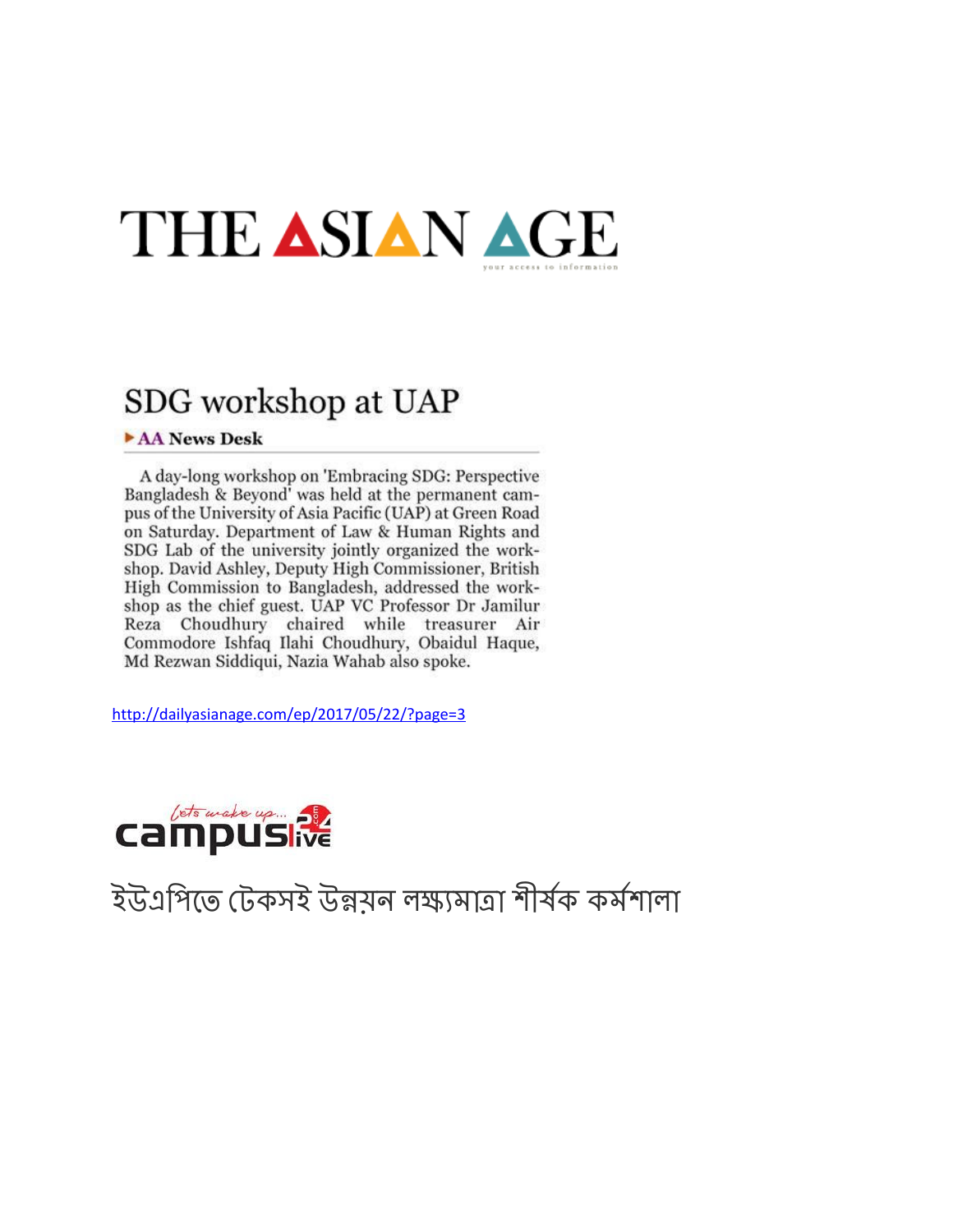

<mark>লাইভ প্ৰতিবেদক:</mark> ইউনিভাৰ্সিটি অব এশিয়া প্যাসিফিকে (ইউএপি) টেকসই উন্নয়ন লক্ষ্যমাত্ৰা শীৰ্ষক দিনব্যাপী কৰ্মশালা অনুষ্ঠিত হয়েছে।

২০ মে বিশ্ববিদ্যালয়ের নিজস্ব ক্যাম্পাসে এই কর্মশালা অনুষ্ঠিত হয়। কর্মশালার প্রতিপাদ্য বিষয় ছিল বাংলাদেশ এবং বহিঃবিশ্বে এসডিজি।

প্রধান অতিথি হিসেবে কর্মশালায় উপস্থিত ছিলেন ঢাকায় নিযুক্ত ব্রিটিশ হাই কমিশনের ডেপুটি হাই কিমশনার ডিভট অাশেল।

তিনি তাঁর বক্তব্যে শিক্ষার্থীদেরকে বিনয়ী এবং সাহসী হওয়ার আহবান জানান। তিনি আরো বলেন, বাংলাদেশের নতুন প্রজন্ম অত্যন্ত ভাগ্যবান যে তারা বর্তমানে গুনগত শিক্ষা পাচ্ছে। ইউএপির আইন ও মানবাধিকার বিভাগ ও এসডিজি ল্যাব যৌথভাবে এই কর্মশালার আয়োজন করে।

এই কর্মশালা পরিচালনা করেন যুক্তরাজ্যের বিভিন্ন বিশ্ববিদ্যালয়ের চারজন চেভেনিং স্কলার্স। বিভিন্ন প্রতিষ্ঠান থেকে মোট ৫০ জন শিক্ষার্থী এই পশিক্ষণে অংশগহন করে।

দিনব্যাপী এই প্রশিক্ষণে টেকসই উন্নয়নের বিভিন্ন ধারণা উপস্থাপন করা হয় যেমন, এসডিজি-৩ সম্বাস্থ্য ও শান্তি-শৃখুলা, লিঙ্গ সমতা। এছাডা, জলবায়ু পরিবর্তনে টেকসই কমিউনিটি গড়ে তোলা এবং সর্বোপরি শিক্ষার গুনগত মান নিশ্চিত করা।

উক্ত অনুষ্ঠানে ইউএপির ভিসি প্রফেসর জামিলুর রেজা চৌধুরীর সভাপতিত্বে আরো উপস্থিত ছিলেন ঢাকা বিশ্ববিদ্যালয়ের আন্তজার্তিক বিভাগের শিক্ষক জনাব ওবায়দুল হক, এসডিজি ল্যাবের প্রতিষ্ঠাতা রেজওয়ান সিদিকী এবং ইউএপির কোষাধ্যক্ষ ইশফকা ইলাহী চেধুরী। অনুষ্ঠানে স্বাগত বক্তব্য রাখে আইন ও মানবাধিকার বিভাগের প্রধান নাজিয়া ওয়াহাব।

[http://bangla.campuslive24.com/dhaka-campus/5614/%E0%A6%87%E0%A6%89%E0%A6%8F%E0%A6%](http://bangla.campuslive24.com/dhaka-campus/5614/%E0%A6%87%E0%A6%89%E0%A6%8F%E0%A6%AA%E0%A6%BF%E0%A6%A4%E0%A7%87-%E0%A6%9F%E0%A7%87%E0%A6%95%E0%A6%B8%E0%A6%87-%E0%A6%89%E0%A6%A8%E0%A7%8D%E0%A6%A8%E0%A7%9F%E0%A6%A8-%E0%A6%B2%E0%A6%95%E0%A7%8D%E0%A6%B7%E0%A7%8D%E0%A6%AF%E0%A6%AE%E0%A6%BE%E0%A6%A4%E0%A7%8D%E0%A6%B0%E0%A6%BE-%E0%A6%B6%E0%A7%80%E0%A6%B0%E0%A7%8D%E0%A6%B7%E0%A6%95-%E0%A6%95%E0%A6%B0%E0%A7%8D%E0%A6%AE%E0%A6%B6%E0%A6%BE%E0%A6%B2%E0%A6%BE) [AA%E0%A6%BF%E0%A6%A4%E0%A7%87-%E0%A6%9F%E0%A7%87%E0%A6%95%E0%A6%B8%E0%A6%](http://bangla.campuslive24.com/dhaka-campus/5614/%E0%A6%87%E0%A6%89%E0%A6%8F%E0%A6%AA%E0%A6%BF%E0%A6%A4%E0%A7%87-%E0%A6%9F%E0%A7%87%E0%A6%95%E0%A6%B8%E0%A6%87-%E0%A6%89%E0%A6%A8%E0%A7%8D%E0%A6%A8%E0%A7%9F%E0%A6%A8-%E0%A6%B2%E0%A6%95%E0%A7%8D%E0%A6%B7%E0%A7%8D%E0%A6%AF%E0%A6%AE%E0%A6%BE%E0%A6%A4%E0%A7%8D%E0%A6%B0%E0%A6%BE-%E0%A6%B6%E0%A7%80%E0%A6%B0%E0%A7%8D%E0%A6%B7%E0%A6%95-%E0%A6%95%E0%A6%B0%E0%A7%8D%E0%A6%AE%E0%A6%B6%E0%A6%BE%E0%A6%B2%E0%A6%BE) [87-%E0%A6%89%E0%A6%A8%E0%A7%8D%E0%A6%A8%E0%A7%9F%E0%A6%A8-%E0%A6%B2%E0%A6](http://bangla.campuslive24.com/dhaka-campus/5614/%E0%A6%87%E0%A6%89%E0%A6%8F%E0%A6%AA%E0%A6%BF%E0%A6%A4%E0%A7%87-%E0%A6%9F%E0%A7%87%E0%A6%95%E0%A6%B8%E0%A6%87-%E0%A6%89%E0%A6%A8%E0%A7%8D%E0%A6%A8%E0%A7%9F%E0%A6%A8-%E0%A6%B2%E0%A6%95%E0%A7%8D%E0%A6%B7%E0%A7%8D%E0%A6%AF%E0%A6%AE%E0%A6%BE%E0%A6%A4%E0%A7%8D%E0%A6%B0%E0%A6%BE-%E0%A6%B6%E0%A7%80%E0%A6%B0%E0%A7%8D%E0%A6%B7%E0%A6%95-%E0%A6%95%E0%A6%B0%E0%A7%8D%E0%A6%AE%E0%A6%B6%E0%A6%BE%E0%A6%B2%E0%A6%BE)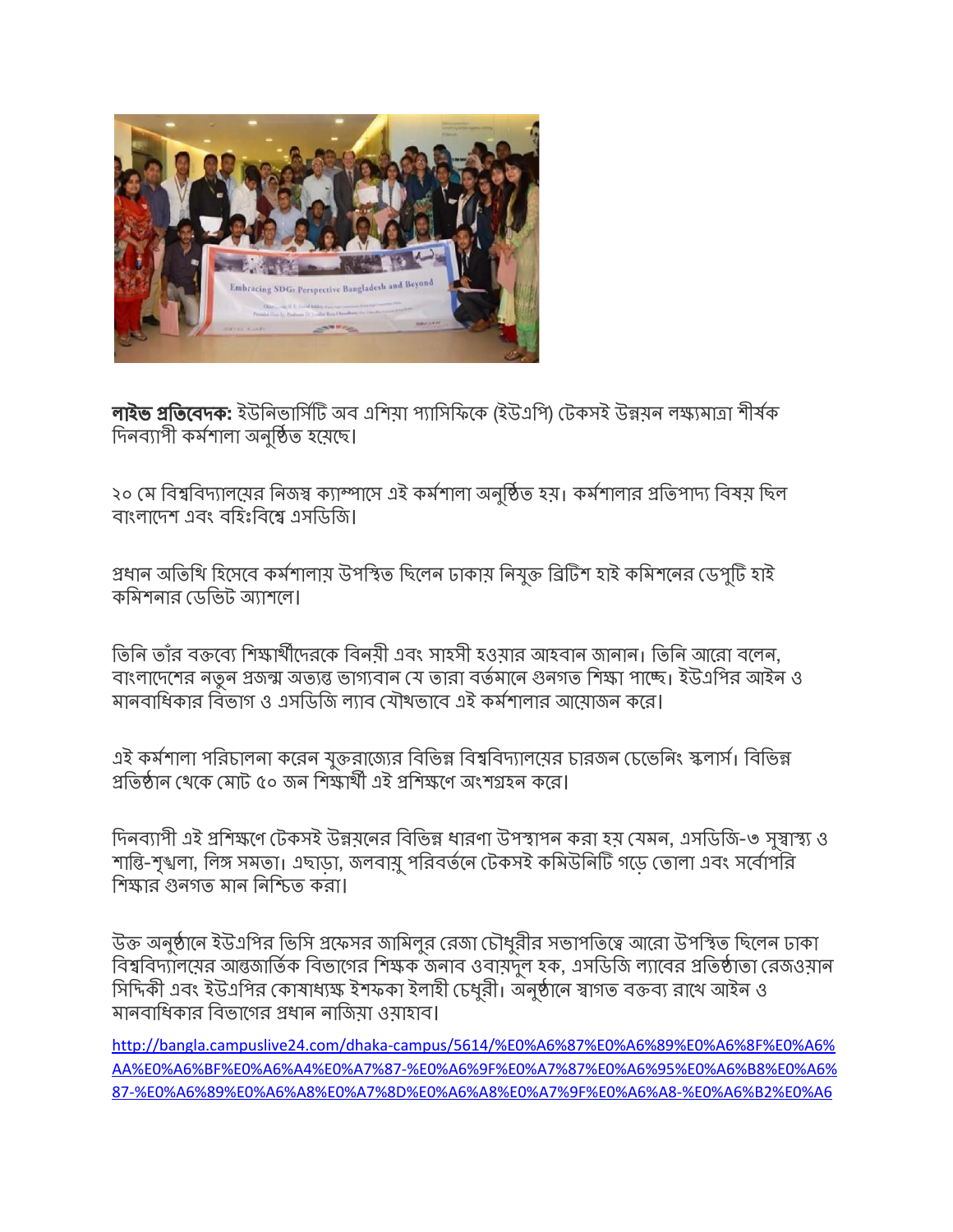[%95%E0%A7%8D%E0%A6%B7%E0%A7%8D%E0%A6%AF%E0%A6%AE%E0%A6%BE%E0%A6%A4%E0%A7](http://bangla.campuslive24.com/dhaka-campus/5614/%E0%A6%87%E0%A6%89%E0%A6%8F%E0%A6%AA%E0%A6%BF%E0%A6%A4%E0%A7%87-%E0%A6%9F%E0%A7%87%E0%A6%95%E0%A6%B8%E0%A6%87-%E0%A6%89%E0%A6%A8%E0%A7%8D%E0%A6%A8%E0%A7%9F%E0%A6%A8-%E0%A6%B2%E0%A6%95%E0%A7%8D%E0%A6%B7%E0%A7%8D%E0%A6%AF%E0%A6%AE%E0%A6%BE%E0%A6%A4%E0%A7%8D%E0%A6%B0%E0%A6%BE-%E0%A6%B6%E0%A7%80%E0%A6%B0%E0%A7%8D%E0%A6%B7%E0%A6%95-%E0%A6%95%E0%A6%B0%E0%A7%8D%E0%A6%AE%E0%A6%B6%E0%A6%BE%E0%A6%B2%E0%A6%BE) [%8D%E0%A6%B0%E0%A6%BE-%E0%A6%B6%E0%A7%80%E0%A6%B0%E0%A7%8D%E0%A6%B7%E0%A](http://bangla.campuslive24.com/dhaka-campus/5614/%E0%A6%87%E0%A6%89%E0%A6%8F%E0%A6%AA%E0%A6%BF%E0%A6%A4%E0%A7%87-%E0%A6%9F%E0%A7%87%E0%A6%95%E0%A6%B8%E0%A6%87-%E0%A6%89%E0%A6%A8%E0%A7%8D%E0%A6%A8%E0%A7%9F%E0%A6%A8-%E0%A6%B2%E0%A6%95%E0%A7%8D%E0%A6%B7%E0%A7%8D%E0%A6%AF%E0%A6%AE%E0%A6%BE%E0%A6%A4%E0%A7%8D%E0%A6%B0%E0%A6%BE-%E0%A6%B6%E0%A7%80%E0%A6%B0%E0%A7%8D%E0%A6%B7%E0%A6%95-%E0%A6%95%E0%A6%B0%E0%A7%8D%E0%A6%AE%E0%A6%B6%E0%A6%BE%E0%A6%B2%E0%A6%BE) [6%95-%E0%A6%95%E0%A6%B0%E0%A7%8D%E0%A6%AE%E0%A6%B6%E0%A6%BE%E0%A6%B2%E0%A](http://bangla.campuslive24.com/dhaka-campus/5614/%E0%A6%87%E0%A6%89%E0%A6%8F%E0%A6%AA%E0%A6%BF%E0%A6%A4%E0%A7%87-%E0%A6%9F%E0%A7%87%E0%A6%95%E0%A6%B8%E0%A6%87-%E0%A6%89%E0%A6%A8%E0%A7%8D%E0%A6%A8%E0%A7%9F%E0%A6%A8-%E0%A6%B2%E0%A6%95%E0%A7%8D%E0%A6%B7%E0%A7%8D%E0%A6%AF%E0%A6%AE%E0%A6%BE%E0%A6%A4%E0%A7%8D%E0%A6%B0%E0%A6%BE-%E0%A6%B6%E0%A7%80%E0%A6%B0%E0%A7%8D%E0%A6%B7%E0%A6%95-%E0%A6%95%E0%A6%B0%E0%A7%8D%E0%A6%AE%E0%A6%B6%E0%A6%BE%E0%A6%B2%E0%A6%BE) [6%BE](http://bangla.campuslive24.com/dhaka-campus/5614/%E0%A6%87%E0%A6%89%E0%A6%8F%E0%A6%AA%E0%A6%BF%E0%A6%A4%E0%A7%87-%E0%A6%9F%E0%A7%87%E0%A6%95%E0%A6%B8%E0%A6%87-%E0%A6%89%E0%A6%A8%E0%A7%8D%E0%A6%A8%E0%A7%9F%E0%A6%A8-%E0%A6%B2%E0%A6%95%E0%A7%8D%E0%A6%B7%E0%A7%8D%E0%A6%AF%E0%A6%AE%E0%A6%BE%E0%A6%A4%E0%A7%8D%E0%A6%B0%E0%A6%BE-%E0%A6%B6%E0%A7%80%E0%A6%B0%E0%A7%8D%E0%A6%B7%E0%A6%95-%E0%A6%95%E0%A6%B0%E0%A7%8D%E0%A6%AE%E0%A6%B6%E0%A6%BE%E0%A6%B2%E0%A6%BE)

## prnewsbd.com

#### UAP HOLDS WORKSHOP ON SUSTAINABLE DEVELOPMENTS GOALS



A day-long workshop on

"Embracing SDG: Perspective Bangladesh & Beyond" was held at the University of Asia Pacific (UAP) on May 20, 2017, a press release said Sunday.

Mr. David Ashley, Deputy High Commissioner, British High Commission to Bangladesh, in the first SDG lab workshop, addressed the workshop as the Chief Guest.

In his speech, he said, in achieving Sustainable Development Goals be humble, be questioning, be empathetic and be bold. He also said, this young generation of Bangladesh is fortunate and lucky enough ever in the history of Bangladesh as they are facing an era of quality education in Bangladesh.

Department of Law & Human Rights (L&HR), UAP and SDG Lab jointly organized the workshop. Four Chevening Scholars conducted sessions according to their area of expertise. 50 students and young professionals from different institutions participated the event. The session focused on SDG3; Good Health and Well-Being, SDG16; Peace Justice and Strong Institutions and SDG5; Gender Equality. Scholars focused on SDG11 & 13; Climate Action, and Sustainable Cities and Communities, SDG4; Quality Education and SDG1 Towards a poverty and Inequality free world. Professor Dr. Jamilur Reza Choudhury, Vice Chancellor, UAP chaired while Air Commodore Ishfaq Ilahi Choudhury, Treasurer, UAP, Mr. Obaidul Haque, UK Government's Chevening Scholar and Associate Professor of Department of International Relations, University of Dhaka moderated the